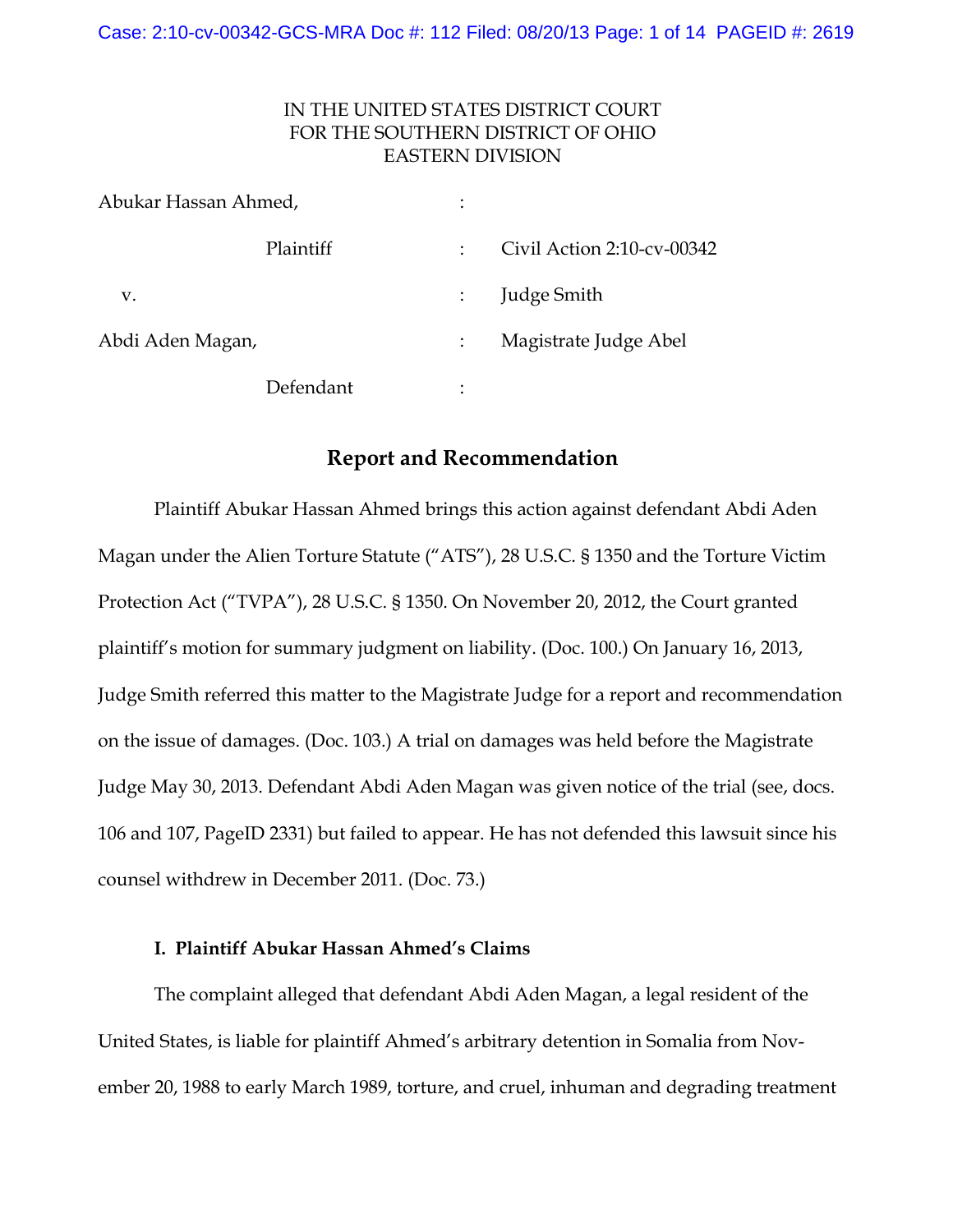or punishment because he exercised command responsibility over, aided and abetted, and conspired with subordinates in the Somali National Security Service in accordance with a common plan to abuse the rights of perceived political opponents of the government of Somalia, and that plaintiff was arbitrarily detained, tortured, and subjected to cruel, inhuman or degrading treatment by subordinates of defendant or others acting in accordance with this common plan. On November 20, 2012, the Court granted plaintiff summary judgment on his claims: (1) that plaintiff was arbitrarily detained in violation of the ATS; (2) that he was tortured in violation of the ATS and TVPA; (3) that he suffered cruel, inhuman or degrading treatment or punishment in violation of the ATS; and (4) that defendant is liable for plaintiffs' arbitrary detention, torture, and cruel, inhuman or degrading treatment or punishment. (Doc. 100.)

# **II. Preliminary Matter: Effect of** *Kiobel v. Royal Dutch Petroleum Co.,* **133 S.Ct. 1659, 2013 WL 1628935 (April 17, 2013) on Ct's grant of summary judgment**

Plaintiff's counsel advised the Court of the recent United States Supreme Court decision in *Kiobel v. Royal Dutch Petroleum Co.,* 133 S.Ct. 1659, 2013 WL 1628935 (April 17, 2013). In that case the Supreme Court held that the presumption against extraterritoriality applies to claims under the Alien Torture Statute, 28 U.S.C. § 1350. Plaintiff argues that *Kiobel* is a narrow decision that does not bar plaintiff's claim here. First, plaintiff argues that *Kiobel* held that the issue was "not whether petitioners [had] stated a proper claim under the ATS, but whether a claim may reach conduct occurring in the territory of a foreign sovereign," *Kiobel,* 133 S.Ct. at 1664, and that consequently it is not a decision about subject matter jurisdiction but about what types of claims may be pleaded under the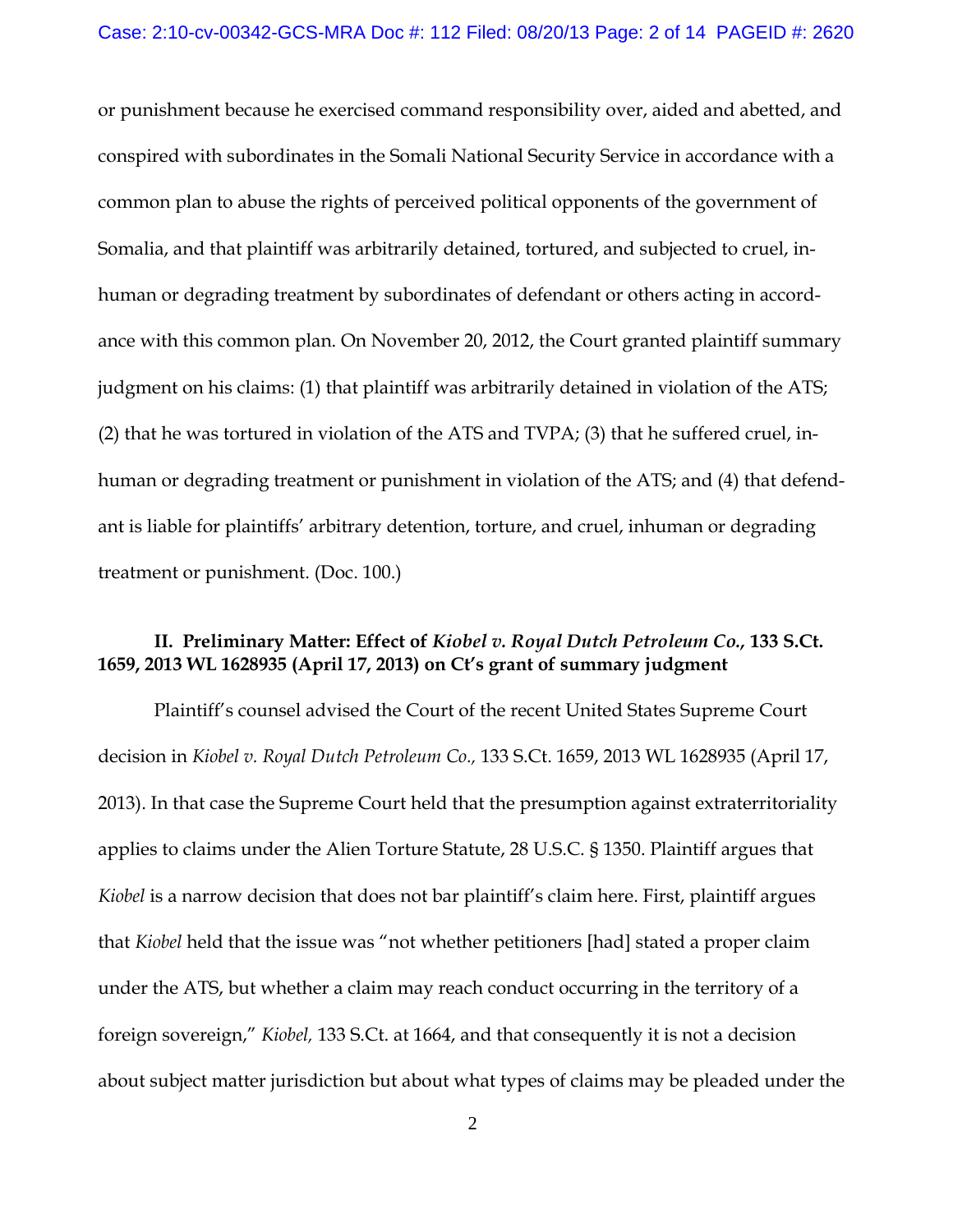statute. Defendant did not move to dismiss for failure to state a claim, and he did not oppose summary judgment. Any merits argument he might have had has been waived. Second, plaintiff contends that even if that argument is rejected, the presumption against extra-territoriality has been rebutted in this case because defendant Magan is a resident of the United States and the United States has an interest in not becoming a haven for persons who commit serious crimes actionable under the ATS.

I conclude that defendant has waived any merits argument he may have raised based on the *Kiobel* decision. I also find that as a permanent resident of the United States, the presumption of against extraterritoriality has been overcome in this case. The United States Department of State expressly stated its assessment that it is appropriate to give effect to the proposition that U.S. residents who enjoy the protections of U.S. law ordinarily should be subject to the jurisdiction of the courts. *See* doc. 45 at PageID#214.

#### **III. Findings of Fact**

Ahmed's background, education, profession, and family. Plaintiff Abukar Hassan Ahmed was born in 1946 in Mogadishu, Somali. His was from a well to do middle class family who were members of the Hawiye clan. Ahmed went to school in Mogadishu, then attended the University of Kiev in the Ukraine. In 1970, he began working for the Somalia Ministry of Foreign Affairs. In 1973, he became an adjunct professor at the Somalia International University. He taught international law and constitutional law. In 1974, Ahmed earned a masters degree in international law at the Hague, Netherlands. In 1978, he went to Pisa, Italy to study for a Ph.D., which he earned in 1980.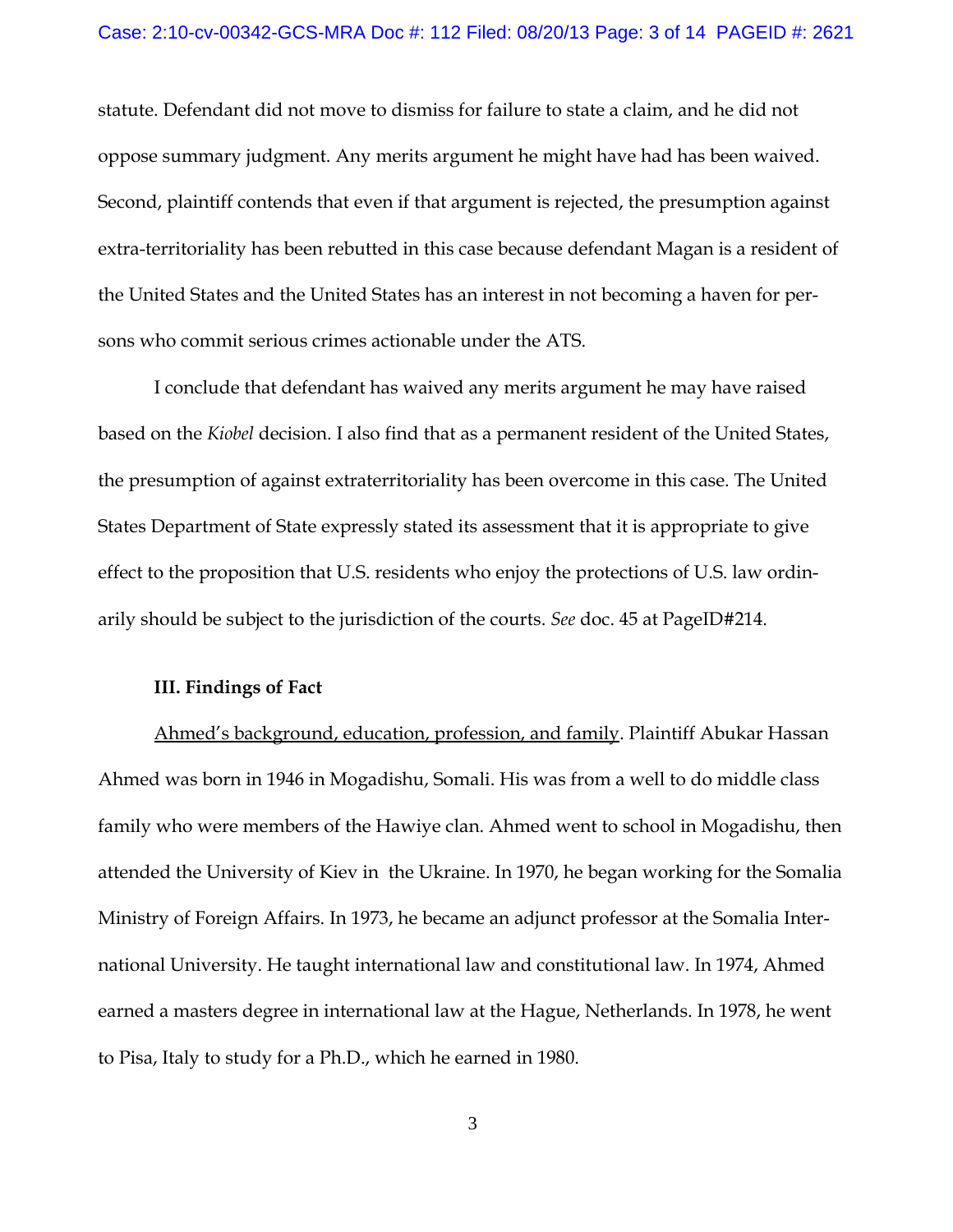In Mogadishu, Ahmed was married and had two children, one of whom–his daughter–died in 1978. He is now divorced from his first wife but remarried.

In Mogadishu, Ahmed practiced law as a partner in a law firm. He defended persons appearing before the National Security Court, which was established by Law Number 54, Article 24 in 1970 to hear charges against the political opponents of Somalia's military regime. Plaintiff's Ex. 2. Most of the people he represented were his students and others were faculty at the University. Ahmed represented those charged before the National Security Court because he wanted to demonstrate to his students that political opinions are not crimes, and he wanted to teach them that political, social and economic rights are protected by international declarations and conventions.

National government of Somalia. On October 15, 1969, the first president of Somalia was killed by a policeman. The political leaders were unable to decide on a successor. On October 21, 1969, the military took power led by Mohamed Siad Barre. He ruled Somalia until 1991. Clan membership was important to Siad Barre's rule. There are four major clans in Somalia: Hawiye, Darod, Dir, and Isaac. Siad Barre's government relied on an alliance among members of three Darod sub-clans: Marehan (Siad Barre's); Ogden (his mother's); and Dolbahante (his principal son-in-law's). The common acronym for this alliance of members from the three Darod sub-clans was M.O.D. Siad Barre's policies were always based on clan-ism. The Hawiye was the major clan in Mogadishu. It was the clan of the wealthy and the intelligentsia. The Siad Barre regime had a long history of torturing and imprisoning Hawiye intellectuals.

NSS and Somalia laws punishing political dissidents. Law Number 14, Article 1

4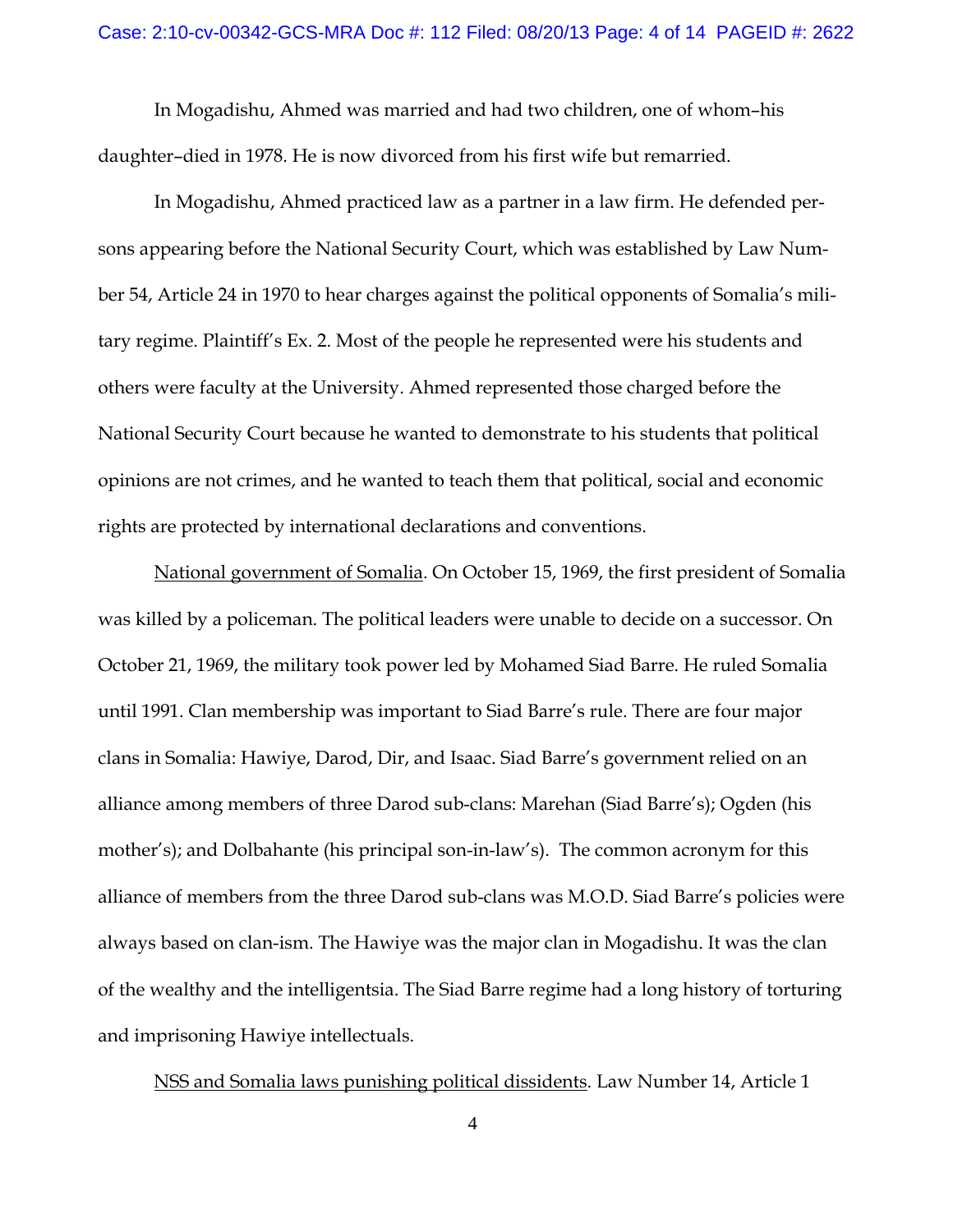established the National Security Service ("NSS"). Plaintiff's Ex. 1. It gave the NSS full power to arrest and detain without a warrant and to conduct warrantless searches. *Id.* Articles 4 and 6.

NSS officers were trained principally in East Germany and also in Cuba and the Soviet Union. Because of their training in East Germany, they were commonly referred to as the Black Gestapo.

The NSS was everywhere you went, including universities and schools. For example, members of the NSS were students in Ahmed's classes. The NSS had a reputation for torture and inhumane treatment of prisoners. They were responsible for the disappearances of dissidents. They operated maximum security prisons that held political prisoners for long periods of years.

Ahmed's first imprisonment. From January 1981 until March 1986, Ahmed was imprisoned without charge at the NSS detention facility in Mogadishu. He was not tortured during this imprisonment. After his release, Ahmed returned to practicing law and teaching law. He continued to defend political dissidents and others held by the NSS or charged with political crimes.

During this imprisonment, Amnesty International wrote letters to Somali authorities and to Somali diplomatic missions in Europe recognizing Ahmed as an objector of conscious who was arrested for his political opinion. But Ahmed remained incarcerated without charge or trial. He was released after 5 years and 3 months.

Ahmed's second imprisonment, interrogation and torture. Just before midnight on November 19, 1988, NSS officers came to Ahmed's house, handcuffed him, and took him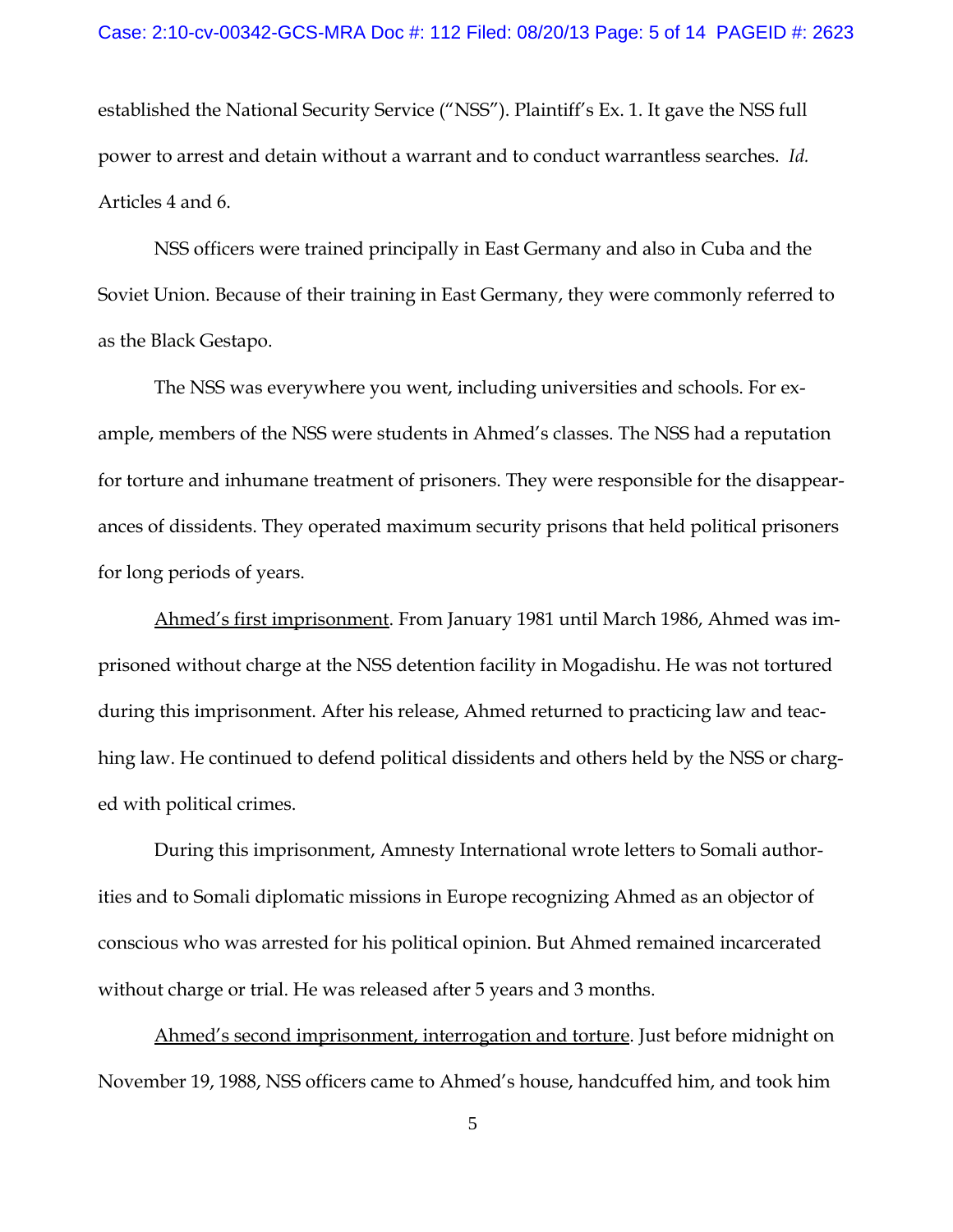to the ruling party's prison. He was not read his rights or told the charges against him. When he was arrested, Ahmed had a copy of an Amnesty International report that he intended to give to a friend: "Somalia: A Long-Term Human Rights Crisis" (September 1988). Plaintiff's Ex. 3.

At the NSS's headquarters, Ahmed was placed in a small cell that had no ventilation and no windows. There was a one-inch slit on the door for observation. A light was on 24 hours a day. There was no mattress and no blankets. During the humid nights, Ahmed had to sleep on the cold, wet floor.

Throughout his incarceration, Ahmed's right wrist and left ankle were handcuffed together, making it difficult for him to comfortably sit, stand, walk, or sleep. One time each day the handcuffs were removed for Ahmed to go to the toilet, wash himself, and care for his other personal needs. If he was not done within five minutes, he was forced to lay down and roll in the sand. In his cell, there was a milk can that he could urinate in during the day. He also used it when his stomach problems caused him to throw up.

In the morning and again in the evening, Ahmed's right hand was uncuffed and his left hand cuffed so that he could eat. He was given one poor quality piece of bread and a cup of tea. During his more than three months' solitary confinement under these conditions, Ahmed became weak from starvation.

On February 7, 1989, Ahmed was taken by Captain Sufi Dherow and Lieutenant Mohammoud Farah Igal to the office of defendant Abdi Aden Magan. Magan greeted him, Oh, you are professor and everybody talks about you. We know you are a member of the Patriotic Front of Somali Unity and the USC (United Somali Congress). Ahmed said that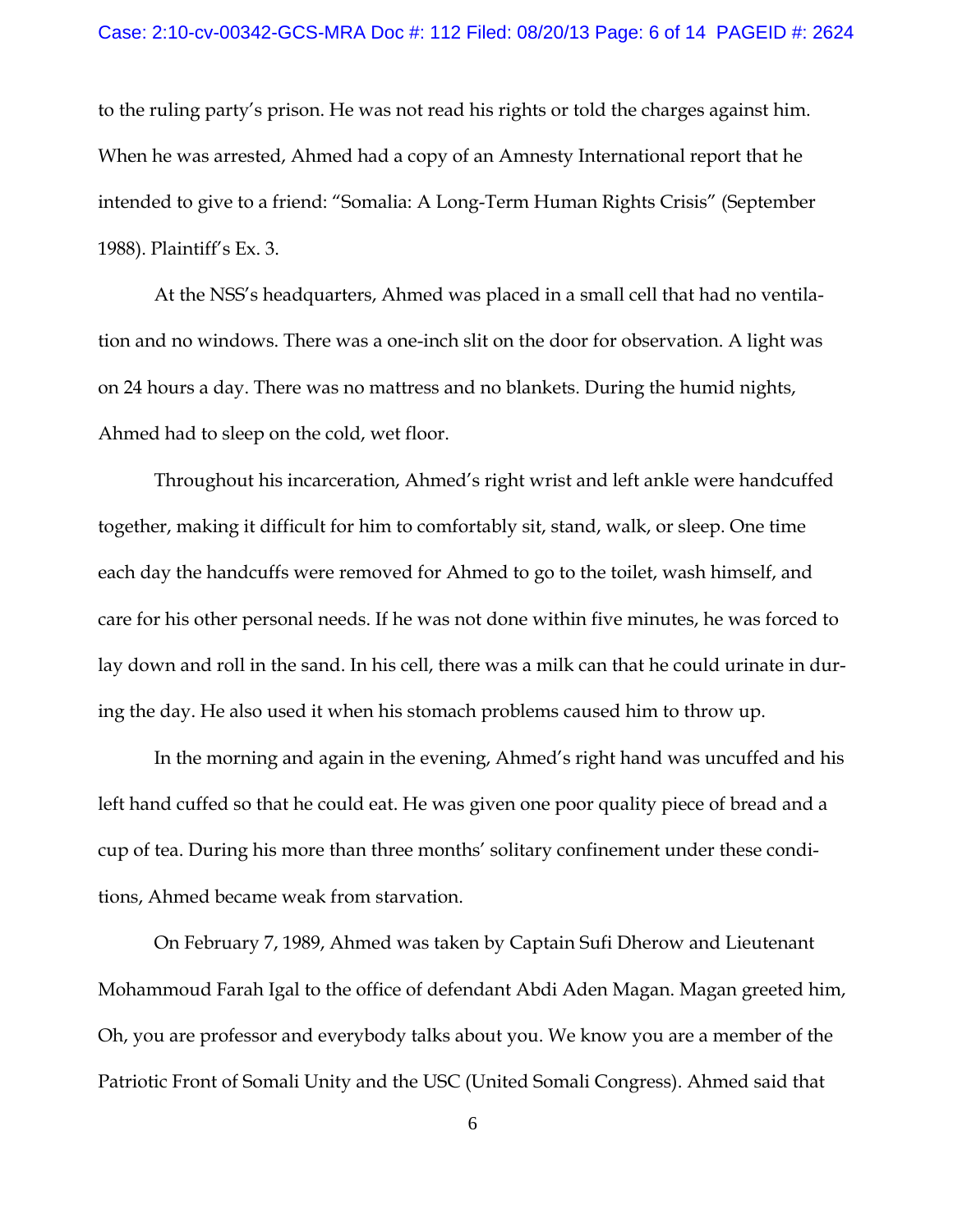he had never heard of either.<sup>1</sup> But Magan responded that they knew he was a member and if he did not confess they would torture and kill him.

Ahmed told Magan again that he was not a member of either group and that if he did not believe him, he should take him to court. Magan responded that Ahmed talked too much. Then Magan, laughing and with a sarcastic smile, ordered Captain Dherow to "do his job" if Ahmed did not confess.

Ahmed was escorted back to his cell. Two or three hours later, the duty officer came and told him that he was going to be tortured on Magan's orders. He was blind-folded and taken to another location. His wrists were bound with cloth, then handcuffed. A plastic cord was looped behind his neck and then tied to his big toes, which was very painful.

Ahmed was forced to sit down and they pushed his legs back over his head, exposing his genitals. The torturers squeezed his testicles with iron instruments. Ahmed fainted from the excruciating pain. When he regained consciousness, they forced a five liter container of water, sand and small stones into his mouth to cut off his air supply. Ahmed believed that he would suffocate and die. The officers beat his body with wooden sticks. One officers struck Ahmed on the top of the head with an AK-47. Throughout this ordeal, the torturers questioned Ahmed about his involvement with United Somali Congress and Amnesty International.

<sup>&</sup>lt;sup>1</sup>The Patriotic Front of Somali Unity apparently was not and never was a political organization. The United Somali Congress was founded in Rome in January 1989–while Ahmed was in prison.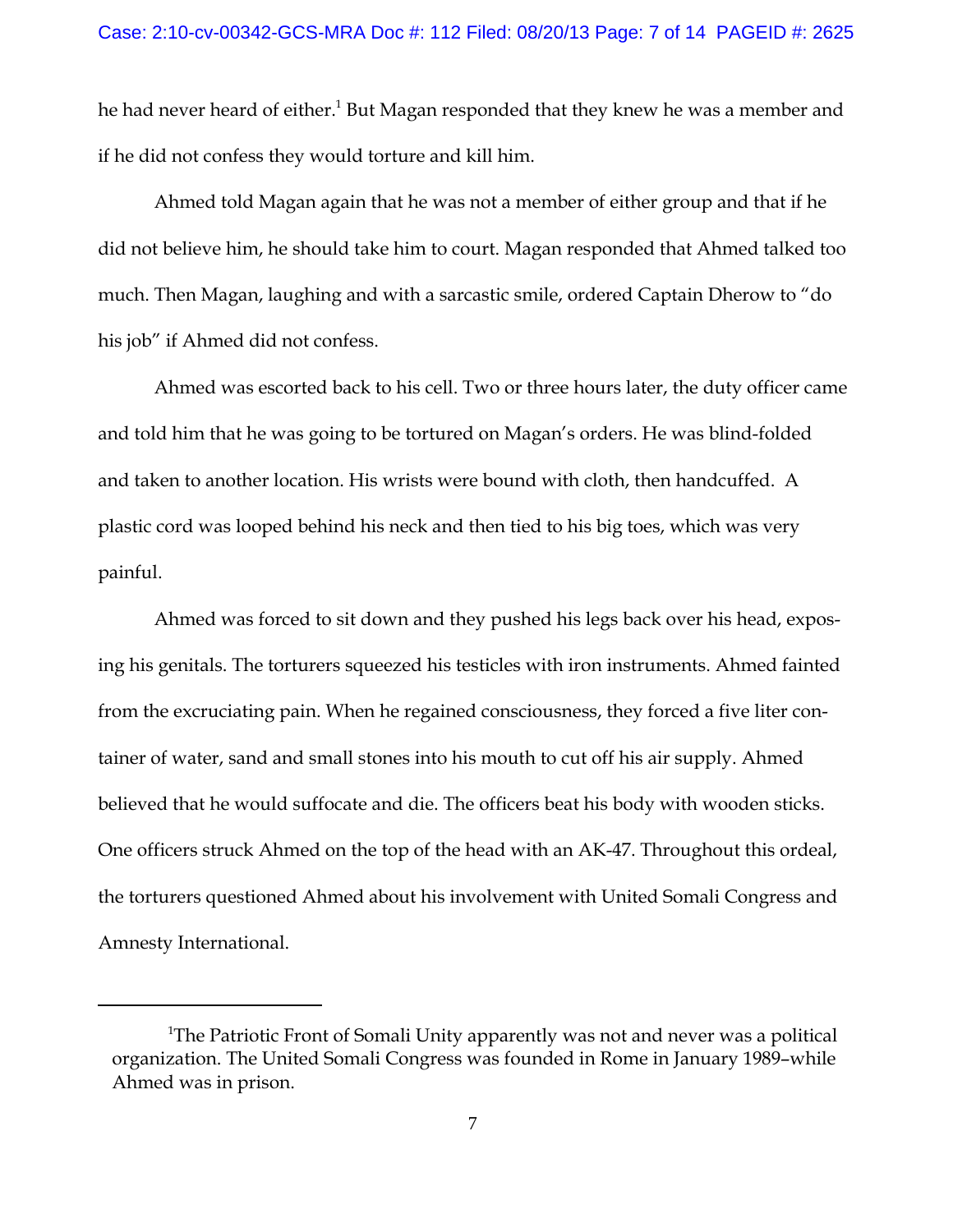Ahmed's injuries. Since his incarceration and torture through the date of trial and as a proximate result of that incarceration and his torture, plaintiff Abukar Hassan Ahmed has suffered and continues to suffer from the following injuries, pain and suffering. He has had and continues to have frequent nightmares. Sometimes he sees the cell he was held in. Sometimes he wets his bed. He has flashbacks of Magan sarcastically laughing at him with hatred on his face. He wakes up many times with pain and with nightmares. He has trouble with his leg after sleep.

He has experienced bladder pain ever since his torture. He takes both pain medication and bladder medication for the condition. He is unable to contain his urine especially well. He also has the frequent urge to urinate.

The torture affected his sexual function. He can no longer have children, and a woman left him because he could not have babies. He must take medication to have intercourse with his wife.

As a result of how he was shackled 24 hours a day for two and a half months, sitting is difficult for Ahmed. Especially at night, Ahmed experiences pain in his shoulders and back. He takes medication to relieve that pain. Ahmed developed a deep sore on his left ankle from the shackling. He has a scar on the top of his head from being struck with the AK-47.

Dr. Stuart Lustig, a psychiatrist with significant experience examining torture victims, examined Ahmed and diagnosed post traumatic stress disorder ("PTSD"). Nightmares are a symptom of PTSD. Ahmed told Dr. Lustig that he tried to avoid them by going to bed at one or two in the morning and getting up after about three hours sleep.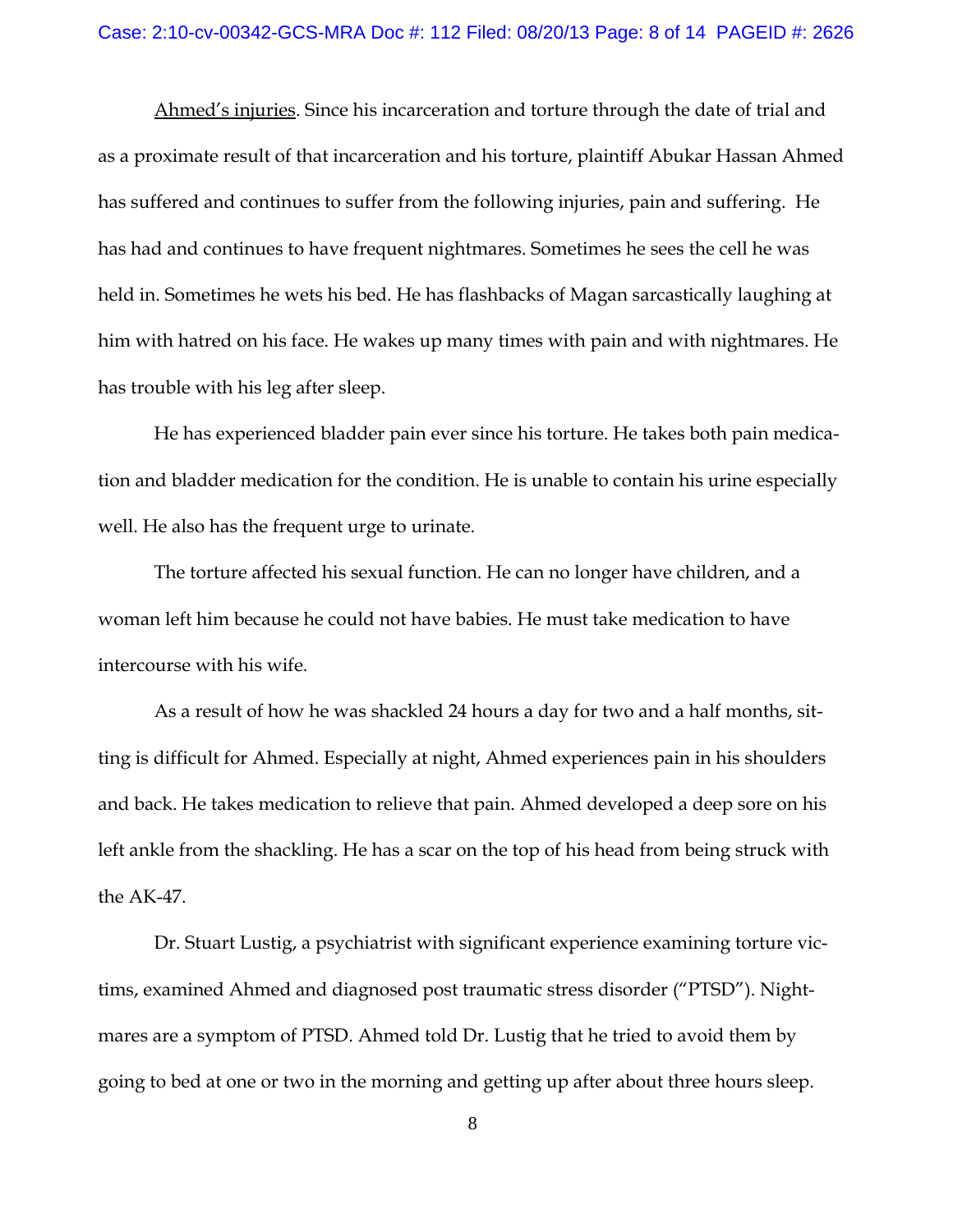His memories and flashbacks interfere with his social life. He becomes acutely irritable when the NSS is brought up. It is unlikely that Ahmed's PTSD symptoms will ever abate.

Dr. Coleen Kivlahan, a family physician with about 12 years experience examining torture victims, examined Ahmed in March 2012. He has a 6 cm. healed laceration in the right temporal region and a bump next to it. There is a 3-4 cm., very contracted scar wound on his left foot that is consistent with abrasive trauma caused by metal handcuffs rubbing over the ankle over time. Ahmed also has swelling of his left leg, and there is evidence of insect bite scars. There are light scars just below his right thumb. There are several scars on his abdomen and back that could be from torture.

Ahmed suffers from sexual shame associated with the torture. His scrotum was swollen for at least one month after his release from detention. He experiences difficulty urinating and difficulty obtaining an erection. He is unable to father children. He has difficulty controlling his bladder, especially at night. Ahmed also experiences a feeling of wet asphyxiation.

Dr. Kivlahan testified that men identify sexual trauma with body parts. Ahmed has experienced chronic pain in his right shoulder, neck and back. He takes a narcotic pain killer and a strong non-steroidal pain killer. Physical therapy was not effective, which is typical of torture survivors.

Trial. On February 28, 1989, the prosecutor denied the NSS's request to continue Ahmed's detention. He was transferred to the Central Prison in Mogadishu. A few days later, Ahmed was taken to the prosecutor's office and met with a deputy prosecutor. Ahmed showed him his injuries from the torture and long solitary confinement with his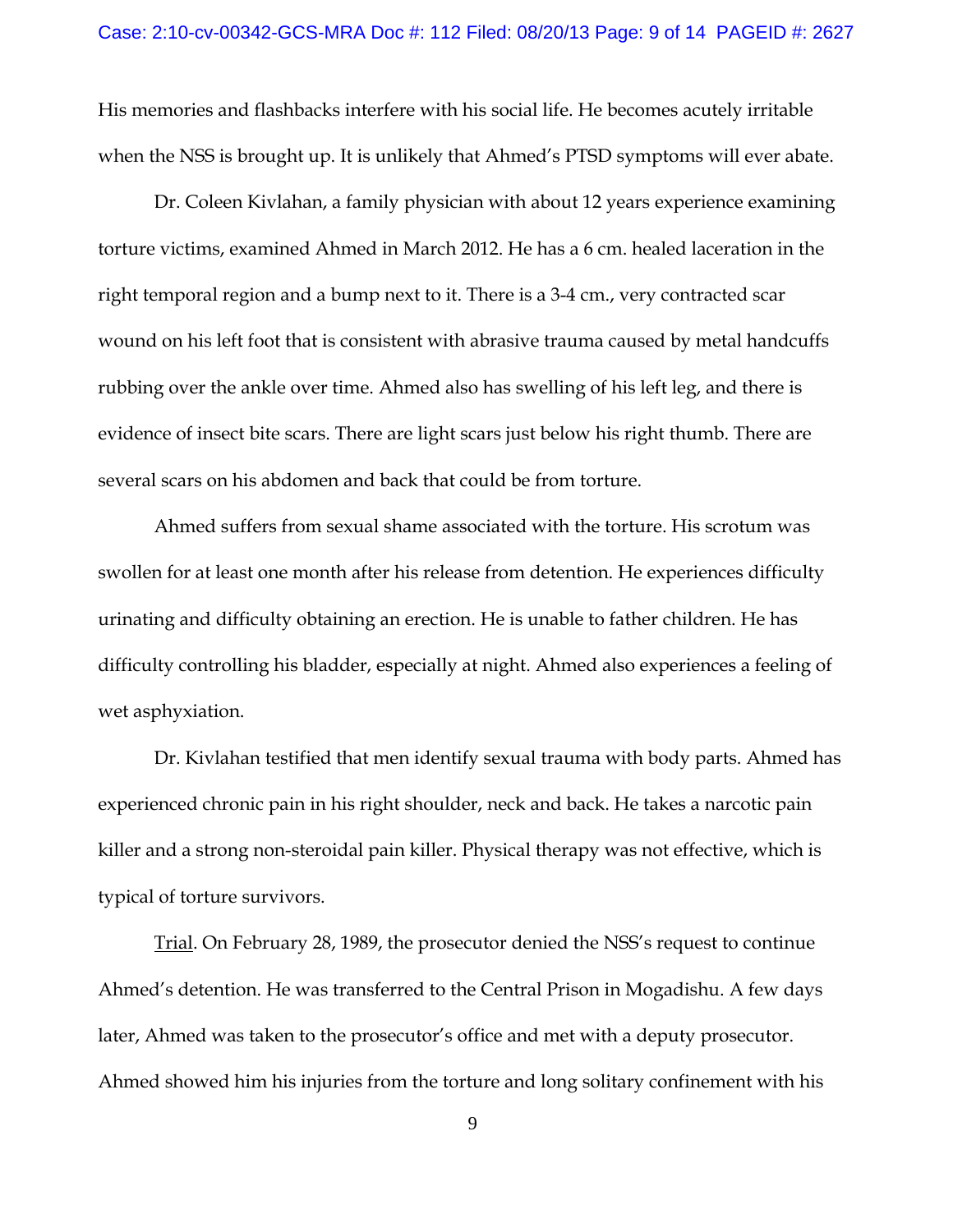right hand and left leg handcuffed together.

The day before he was to go on trial, Ahmed was notified for the first time of the charge against him. He was told that the was charged with a violation of Law Number 54, Article 18, authoring anti-state propaganda (the Amnesty International report, "Somalia: A Long-Term Human Rights Crisis"). That charge was punishable by death. Plaintiff's Ex. 2, Law Number 54, Article 18. However, when Ahmed was taken to court the next day, the charge was possession of "seditious printed . . . material against the State" (the Amnesty International report), which was punishable by a term of 5 to 15 years incarceration or a fine of 5,000 to 15,000 Somali shillings or both. *Id.*, Article 19.

At trial, the prosecutor read the charge and said Ahmed possessed the Amnesty International report, a subversive document. He read parts of the report. Then the prosecutor said he left the decision to the court.

The judge asked Ahmed, who had asked to defend himself, if he had something to say. Ahmed respond that he did not deny having the report. He said that it was not a crime to possess the report, but that he did not know what the court would consider it. Ahmed also told the judge how many months he had been handcuffed, the conditions in his cell, his starvation, and that he had been tortured. He said that the deputy prosecutor had seen his injuries.

Without mentioning his torture, the judge found him guilty and fined Ahmed 15,000 schillings. His friend, Abdirazik Warsame, an ordinary prosecutor, paid the fine and Ahmed was released.

Ahmed's life in Somalia after his March 1989 release from prison. NSS men follow-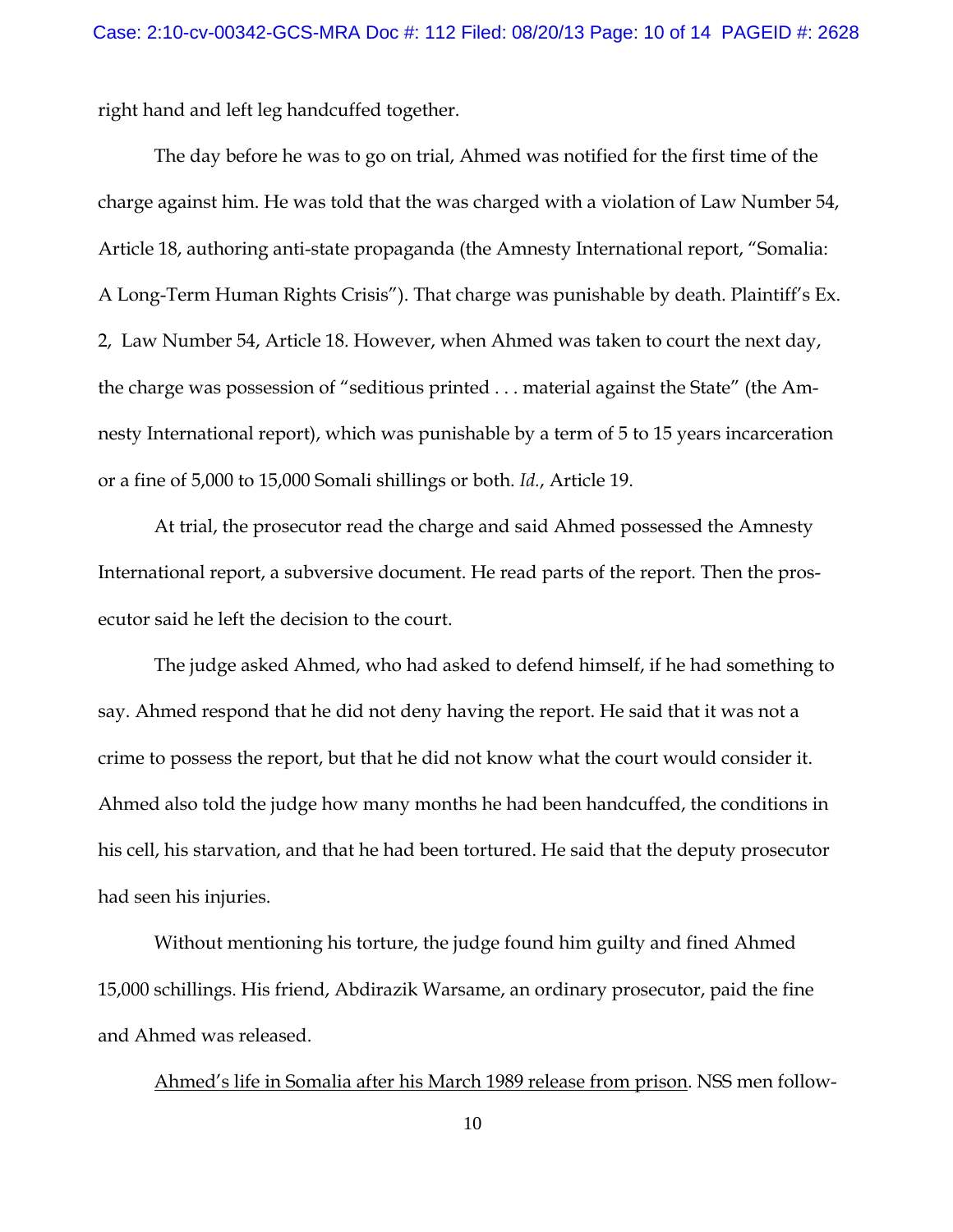ed Ahmed everywhere he went. They contacted his students and family, threatening them, asking questions about how he behaved in class. Agents of the NSS were in his classes. Some students were members of the NSS.

Despite this intimidation, Ahmed continues always to defend political dissidents. One day he was in the office of Nur Hussein, a general prosecutor, discussing a case. Magan came in. Ahmed said, Magan, you are still following me. If you don't stop, I'll denounce you in court. Magan responded, I am the law. I am above the law.

On July 14, 1989, student dissidents rioted in Mogadishu against the regime. Many people were arrested, injured, and killed. Ahmed had a case 9 kilometers from Mogadishu. When he came home the next day, his mother said that the NSS had been waiting at his house for him the night before.

Ahmed left Mogadishu and hid for one month and seven days in Mr. Warsame's house. Another human rights lawyer, Mr. Gimali, was arrested, as well as Abdul Kadir Aden, a son of the former President, and many others the regime considered dissidents. Ahmed fled Somalia, disguised as an Islamic sheik. He feared that is the NSS caught him he'd be killed.

After fleeing Somalia. Ahmed stayed in Kenya for two years, then he lived in Italy. In 2000, he came to the United Kingdom. In 2005, Ahmed became a U.K. citizen.

Laws permitting the detention of political dissidents. Ahmed testified that Law Number 54, which created the National Security Court, was unconstitutional and illegal because it was enacted to suppress political dissidents in Somalia. Law Number 1 gave the regime the power to arrest or detain any Somali citizen without any warrant from a judge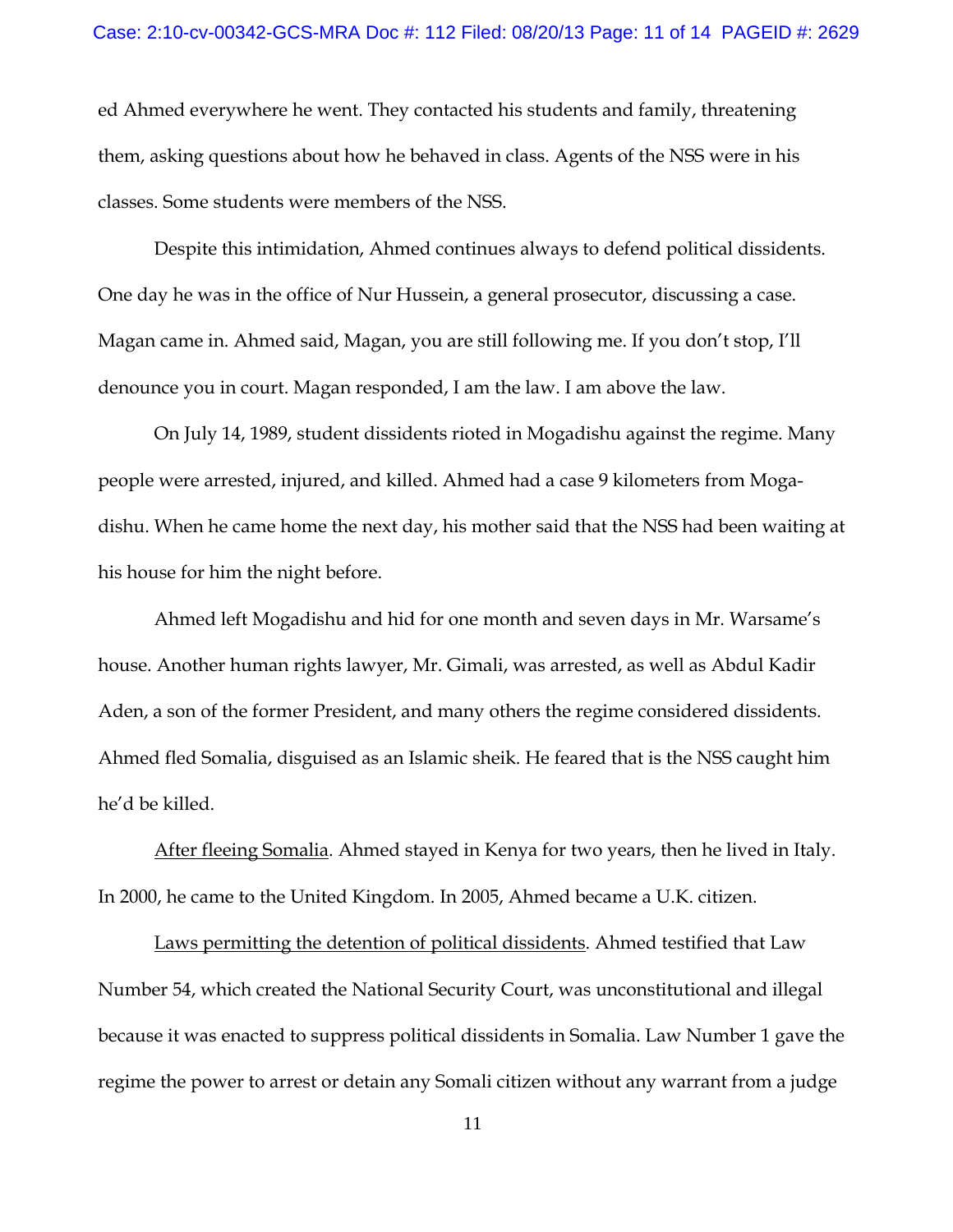or court. Habeas corpus was repealed from Article 55 of the criminal procedure law of Somalia.

### **IV. Damages Under the ATS and TVPA**

It is no easy task to quantify damages for human rights abuses because basic human rights are the bare minimum freedoms from arbitrary state action that permit individuals and those they are in community with to congregate, work together to improve the lives of each other and others subject to the state's authority, and use their talents, vigor and ideals to live flourishing lives as vital members of their community. When those basic human rights are trammeled by the state's brute force, the victim is stripped of his dignity and prevented from exercising these precious human and political rights. The loss is incommensurable. The victim's trust that his country will always recognize his worth and protect him from cruel, arbitrary degradation and injury is crushed. Perhaps worse, the fragile faith judges, lawyers, police, military and government officials must have in the state's commitment to human rights is undermined, if not destroyed, and their willingness–and courage–to protect those rights is undermined–given the frailties of our common human nature–perhaps irrevocably.

Courts typically consider a number of factors in awarding damages under the ATS and TVPA: (1) the brutality of the act; (2) the egregiousness of the defendant's conduct; (3) the unavailability of a criminal remedy; (4) international condemnation of the act; (5) deterrence of others from committing similar acts; and (6) provision of redress to plaintiff, country, and world. *Doe v. Saravia*, 348 F. Supp. 2d 1112, 1158 (E.D. Cal. 2004).

Here, defendant's conduct was brutal and egregious. Plaintiff was detained for over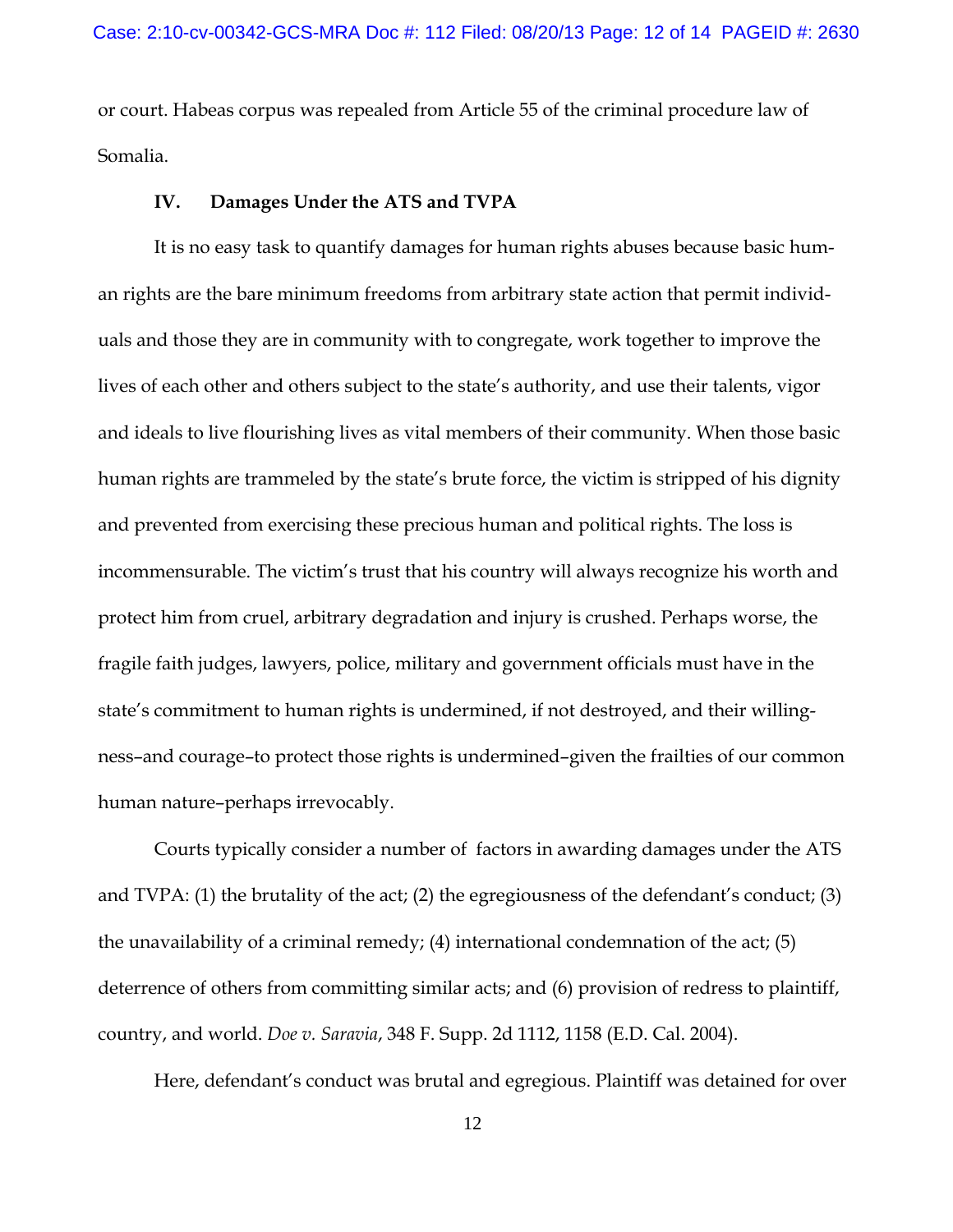three months without notice of the charges against him. He was not permitted to communicate with his family and friends Plaintiff experienced severe physical and mental pain and suffering, which was intentionally inflicted upon him. The uncontroverted evidence demonstrates that NSS officers squeezed his testicles with iron instruments and forced a five liter container of water, sand and small stones into his mouth to cut of his air supply. Plaintiff continues to suffer from nightmares and post traumatic stress disorder. He also continues to experience pain, bladder problems, and sexual dysfunction as a result of his injuries.

There was no criminal remedy for defendant's actions. The international community condemned the actions of the Somalia government. In order to deter others from committing such acts and to provide redress to plaintiff, the Magistrate Judge RECOMMENDS that plaintiff be AWARDED \$5,000,000 in compensatory damages and \$10,000,000 in punitive damages.

If any party objects to this Report and Recommendation, that party may, within fourteen (14) days, file and serve on all parties a motion for reconsideration by the Court, specifically designating this Report and Recommendation, and the part thereof in question, as well as the basis for objection thereto. 28 U.S.C. §636(b)(1)(B); Rule 72(b), Fed. R. Civ. P.

The parties are specifically advised that failure to object to the Report and Recommendation will result in a waiver of the right to *de novo* review by the District Judge and waiver of the right to appeal the judgment of the District Court. *Thomas v. Arn*, 474 U.S. 140, 150-152 (1985); *United States v. Walters*, 638 F.2d 947 (6th Cir. 1981); *United States v.*